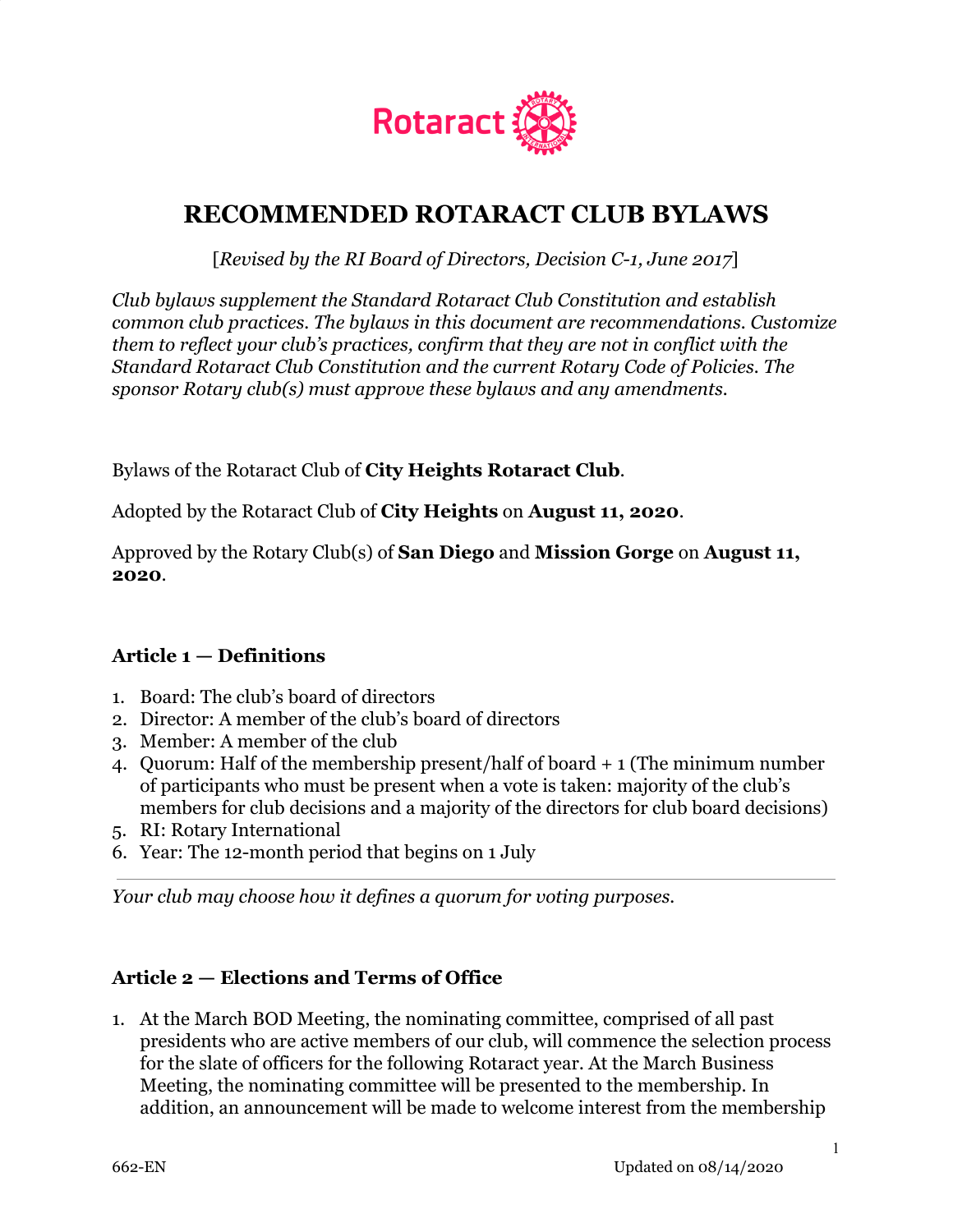for any board position by the deadline given by the nominating committee. Interest should be expressed in writing or electronically to any member of the nominating committee. If there are any empty positions after the deadline, the nominating committee will seek to fill these positions.

- 2. Elections for the offices of president, vice president, secretary, treasurer, and directors shall be held annually during the April Business meeting. The nominating committee will present a ballot of officers to the membership. A member can self nominate only if there are any open positions available at the April Business Meeting. Those elected shall take office on 1 July.
- 3. The method of election shall be by secret ballot no later than the last day of April.
- 4. If there is an open position after the election or any officer or board member vacates a position, the remaining members of the board will appoint a replacement for the remainder of the term.
- 5. The terms of office for each role are:

President — one year Vice President — \_one year\_\_\_\_\_\_\_  $Sercetary$  — \_one year  $T$ reasurer  $-$  \_one year  $\text{Directory}$  — \_one year

*The Standard Rotaract Club Constitution requires that your club's bylaws specify an election process, but in no case shall more than simple majority of the members present and in good standing be required for elections.*

## **Article 3 — Duties of Officers**

- 1. The president presides at all meetings of the club and the board of directors. The president, with the approval of the board, appoints all standing and special committees and fills vacancies in the board of directors by appointment until the next regular election of the club. The president is an ex officio member of all committees. The president maintains regular communication with the sponsor Rotary club(s), the district Rotaract representative, and Rotary International.
- 2. The vice president succeeds the office of president in the event of the removal of the latter for whatever cause, and, in the absence of the president, presides at all meetings of the club and of the board.
- 3. The secretary maintains all club records, records minutes of all the meetings of the club and of the board, and provides copies of such to the sponsor Rotary club(s) upon request.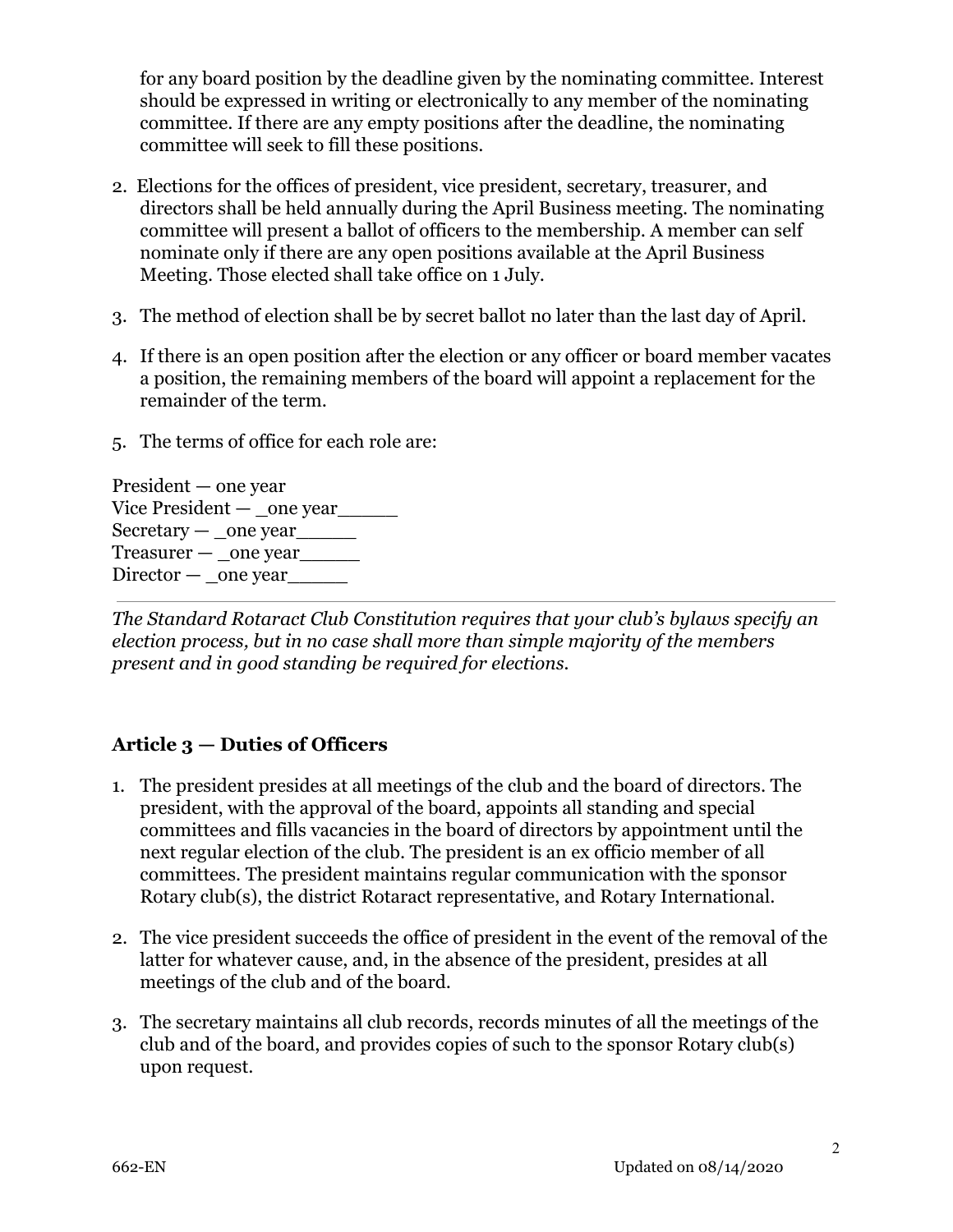- 4. The treasurer oversees all funds and provides an annual accounting of them. The treasurer shall make all disbursements under procedures determined by the board. All disbursements shall be by check with approval of either of the two authorized officers (treasurer or president). The treasurer and president shall not sign their own checks for reimbursements and credit transactions shall be verified by the other authorized signer. The treasurer shall make all records available for inspection by any club member upon request.
- 5. The board of directors shall be the governing body of the club, as provided in the constitution. In the absence of the president or vice president, the board of directors may select an officer or director to preside at the meetings of the club. It shall make an annual report to the club to appraise all members of the club's operations. It shall hold regularly scheduled meetings, which shall be open to the attendance of any club member in good standing. Members attending such meetings, however, shall not address the meeting except with the permission of the board.

*Additional officer's duties and terms of office may be included here.*

## **Article 4 — Committees**

The president, with the approval of the board of directors, may appoint the following standing committees, additional committees, or special committees as necessary or convenient for the administration of the club, citing their duties at the time of appointment:

- 1. *Service.* This committee shall identify opportunities in order to plan and implement at least one activity or service project per month designed to create sustainable change that directly benefits the local or international community, involving all or most of the club membership.
- 2. *Professional development.* This committee shall develop a comprehensive professional development program designed to expand professional networks, allow members to exchange ideas with other leaders, and build skills through leadership training.
- 3. *Finance.* This committee shall devise ways to finance any and all club activities requiring funds, in cooperation with the appropriate committee.
- 4. *Fellowship.* This committee shall be responsible for developing membership, promoting social activities, coordinating public relations, and other matters as appropriate.
- 5. *Peace*. This committee shall be responsible for coordinating and promoting the City Heights Rotaract Peacemaker Award and nomination process as well as any Rotary and Rotaract Peace related events and activities.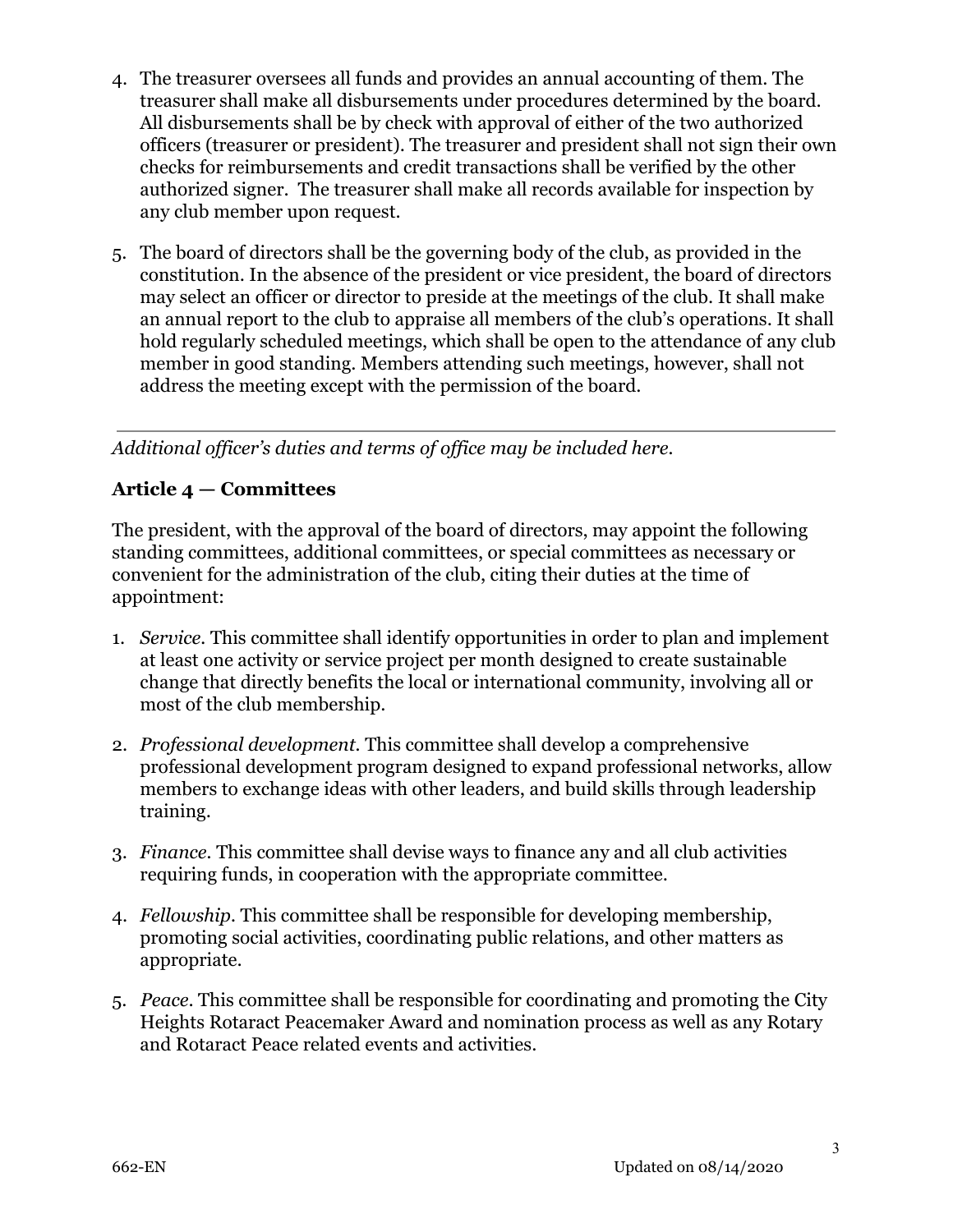6. *Nominating Committee.* This committee shall be comprised of all past presidents who are active members of our club, and will oversee the selection process for the slate of officers for the following Rotaract year.

*Additional committees and their duties may be included here.*

#### **Article 5 — Meetings**

- 1. An annual meeting (board retreat) of this club, the board of directors, and sponsor Rotary club(s) is held no later than August each year for the purpose of discussing plans and objectives for the year and/or upcoming year, and reaffirming the responsibilities and commitment of the sponsorship relationship.
- 2. This club meets as follows: every second Tuesday of the month for business meetings. Reasonable notice of any change or cancellation of the regular meeting will be given to all club members.
- 3. Each member of this club shall attend at least 50% of this club's regularly scheduled meetings.
- 4. The board meets as follows: every first Tuesday of the month. Special meetings of the board are called with reasonable notice by the president or upon the request of two board members.
- 5. One or more members of the sponsor Rotary club(s) shall attend no fewer than 6 regular meetings of the club annually, and no fewer than 6 regular or special meetings of the board of directors annually.
- 6. Any member absent from a regularly scheduled meeting of the club may make up for an absence in any of the following ways:
	- a) attend a regular meeting of any other Rotaract club or Rotary club within the same month; or
	- b) attend and participate in a club service project or a club-sponsored community event; or
	- c) attend a convention or preconvention of RI, a Rotary or Rotaract district or multi-district conference or training seminar, or other meeting authorized by the board.
- 7. A majority of the members present and in good standing shall constitute a quorum at any regular or special meeting of the club. Half of the board +1, one of whom must be the president or vice president, shall constitute a quorum at any meeting of the board.